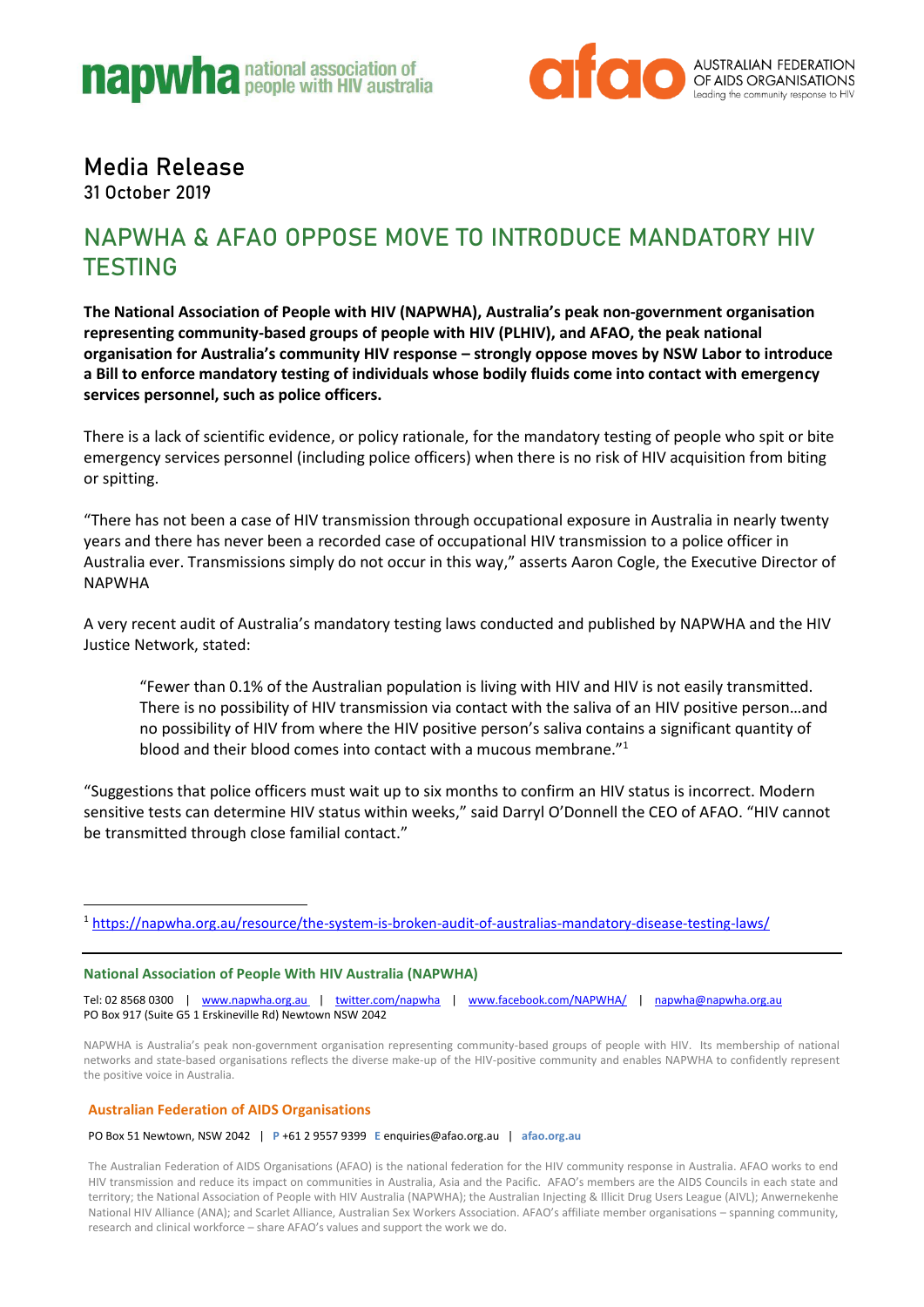# **napwhanational association of**



"It is cruel to force police officers to endure a completely unnecessary anxiety of waiting for the test results of individuals forcibly tested for HIV, when infection from that person is impossible. Further, any reassurance derived from the results of an HIV test imposed on an individual is illusory."

"The results of an HIV test show only that a person was HIV negative some weeks in the past and not on the day of suspected transmission or on the day of the test. Forcibly testing a person cannot determine if HIV transmission to an emergency services officer has occurred, nor can it determine the HIV status of the person tested on the day of the test."

Post Exposure Prophylaxis (PEP) is treatment for suspected HIV exposure that can prevent a person acquiring HIV. It must be initiated within 72 hours after HIV exposure. This means that where there is an actual risk of exposure confirmed by a health professional (and not the non-existent risk of exposure from spitting or biting), treatment must be commenced long before the results of a mandatory test can be obtained and regardless of the outcome of that test.

It is now clear that education to counteract misinformation about HIV transmission risk must be urgently provided to all emergency services personnel along with access to counselling where officers are concerned about transmission. In addition, appropriate Hepatitis A and B vaccinations; Post Exposure Prophylaxis (PEP) for HIV; and access to treatments that can cure Hepatitis C, will ensure that transmission of these blood borne viruses does not occur where there has been a real risk of transmission confirmed by a medical professional. Emergency services personnel should urgently be made aware of the realities of occupational exposure – that is, negligible to no risk of transmission – and the effective ways this has been managed in the clinical sector for many years.

"Concerningly, in some states where these laws exist responsibility for ordering the test is delegated to law enforcement officers in the absence of a medical professional's clinical opinion. Further, there is no mechanism to appeal the decision to enforce a test to a judge. This makes these laws vulnerable to misuse as a punishment that can be dispensed by police without legal or clinical oversight. Assaulting a police office is already a crime in Australia occasioning considerable penalties, appropriately overseen and dispensed by the courts. Medical tests should only ever be authorised by a medical professional and used only to benefit the patient. They should never be used as a punishment."

The use of force by medical personnel to obtain blood is made legal by these laws. Forcibly testing an unwilling patient is not safe and has the potential to cause considerable harm to both parties. It is unethical to co-opt medical personnel into law enforcement and punishment processes. Medical professionals are compelled to help all of us regardless of the person or the situation.

#### **National Association of People With HIV Australia (NAPWHA)**

Tel: 02 8568 0300 | [www.napwha.org.au](http://www.napwha.org.au/) | [twitter.com/napwha](mailto:twitter.com/napwha) | [www.facebook.com/NAPWHA/](http://www.facebook.com/NAPWHA/) | [napwha@napwha.org.au](mailto:napwha@napwha.org.au) PO Box 917 (Suite G5 1 Erskineville Rd) Newtown NSW 2042

NAPWHA is Australia's peak non-government organisation representing community-based groups of people with HIV. Its membership of national networks and state-based organisations reflects the diverse make-up of the HIV-positive community and enables NAPWHA to confidently represent the positive voice in Australia.

#### **Australian Federation of AIDS Organisations**

PO Box 51 Newtown, NSW 2042 | **P** +61 2 9557 9399 **E** enquiries@afao.org.au | **afao.org.au** 

The Australian Federation of AIDS Organisations (AFAO) is the national federation for the HIV community response in Australia. AFAO works to end HIV transmission and reduce its impact on communities in Australia, Asia and the Pacific. AFAO's members are the AIDS Councils in each state and territory; the National Association of People with HIV Australia (NAPWHA); the Australian Injecting & Illicit Drug Users League (AIVL); Anwernekenhe National HIV Alliance (ANA); and Scarlet Alliance, Australian Sex Workers Association. AFAO's affiliate member organisations – spanning community, research and clinical workforce – share AFAO's values and support the work we do.